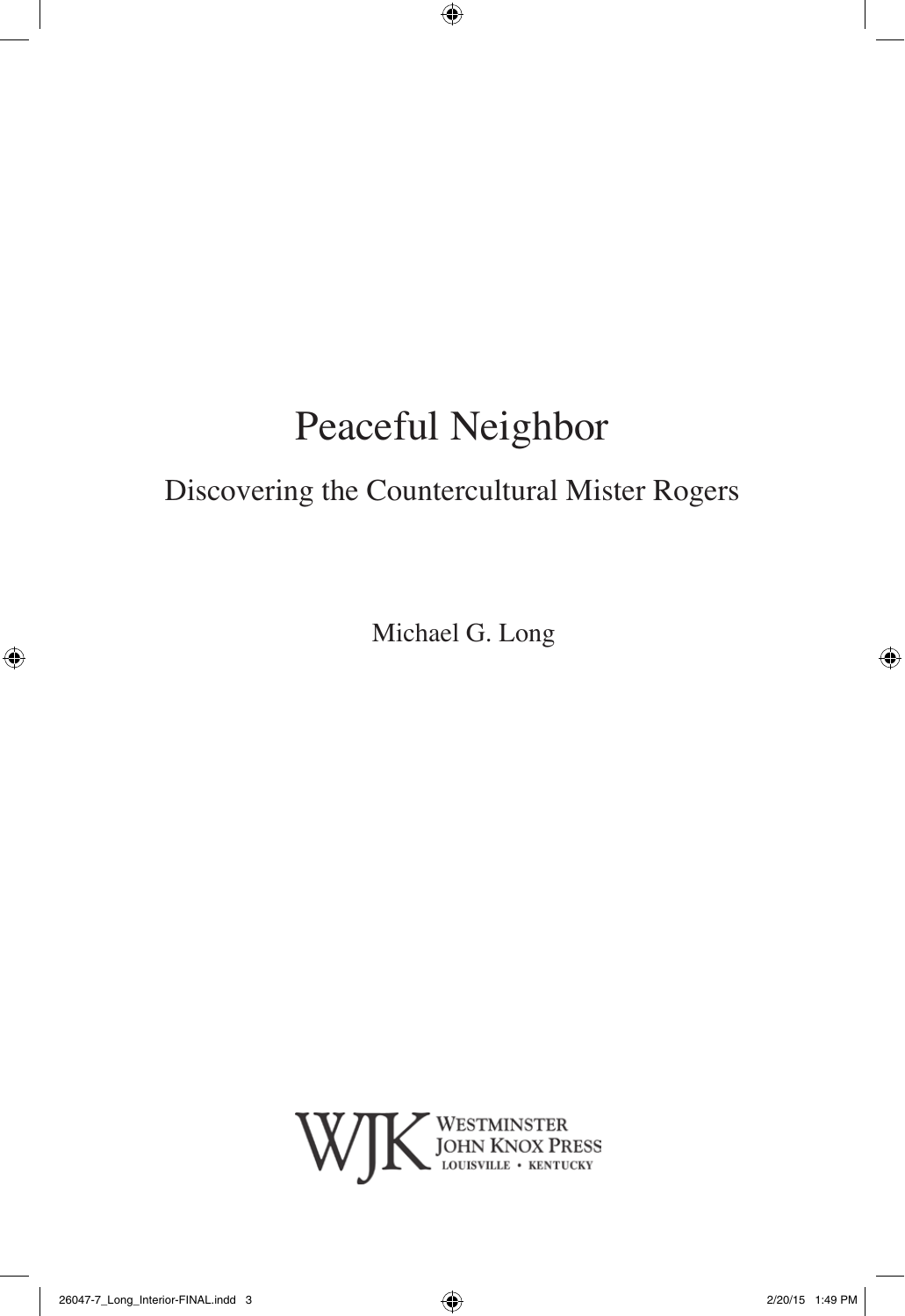#### © 2015 Michael G. Long

#### *First edition* Published by Westminster John Knox Press Louisville, Kentucky

#### 15 16 17 18 19 20 21 22 23 24—10 9 8 7 6 5 4 3 2 1

*All rights reserved*. No part of this book may be reproduced or transmitted in any form or by any means, electronic or mechanical, including photocopying, recording, or by any information storage or retrieval system, without permission in writing from the publisher. For information, address Westminster John Knox Press, 100 Witherspoon Street, Louisville, Kentucky 40202-1396. Or contact us online at www.wjkbooks.com.

*Book design by Drew Stevens Cover design by designpointinc.com Cover art: Fred Rogers during a May 27, 1993, taping of his show* Mister Rogers Neighborhood *in Pittsburgh; © Gene J. Puskar/AP Photo*

Scripture quotations from the New Revised Standard Version of the Bible are copyright © 1989 by the Division of Christian Education of the National Council of the Churches of Christ in the U.S.A. and are used by permission.

Excerpts from the writings of Fred M. Rogers provided courtesy of The Fred Rogers Company and are used by permission. Art used in chapters 1, 3, 5, 6, 7, 8, 9, 11, and 12 provided courtesy of The Fred Rogers Company and is used by permission. Art used in chapter 4 is used by permission of Boston University. The art used in chapter 10 is used by permission of Vincent Jones.

#### **Library of Congress Cataloging-in-Publication Data**

Long, Michael G.

 Peaceful neighbor : discovering the countercultural Mister Rogers / Michael G. Long. — First edition.

 p. cm. Includes index. ISBN 978-0-664-26047-7 (pbk.) 1. Rogers, Fred—Religion. I. Title. PN1992.4.R56L66 2015 791.4502'8092—dc23

#### 2014031602

 $\otimes$  The paper used in this publication meets the minimum requirements of the American National Standard for Information Sciences—Permanence of Paper for Printed Library Materials, ANSI Z39.48-1992

Most Westminster John Knox Press books are available at special quantity discounts when purchased in bulk by corporations, organizations, and special-interest groups. For more information, please e-mail SpecialSales@wjkbooks.com.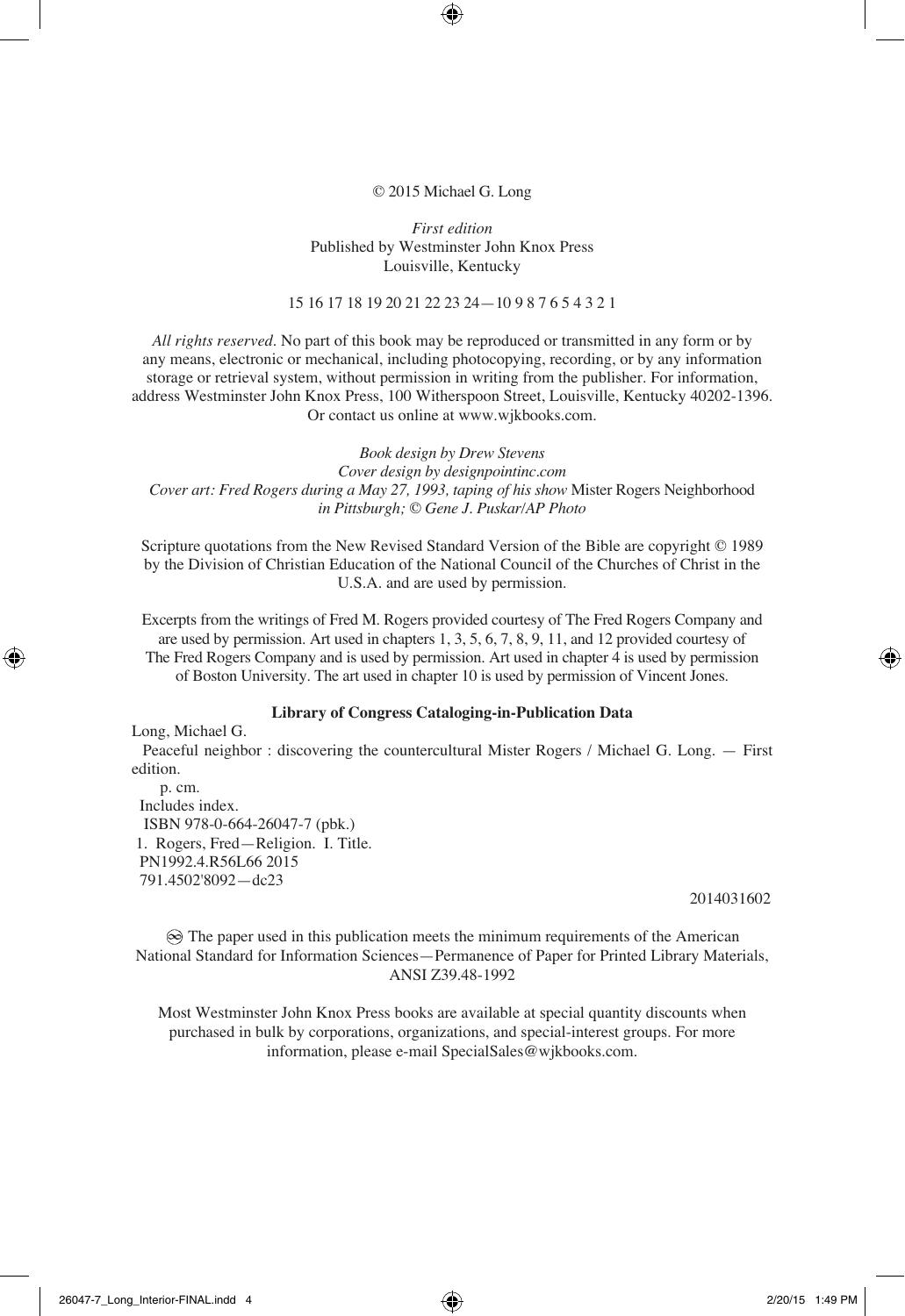War isn't nice.

*—Fred Rogers*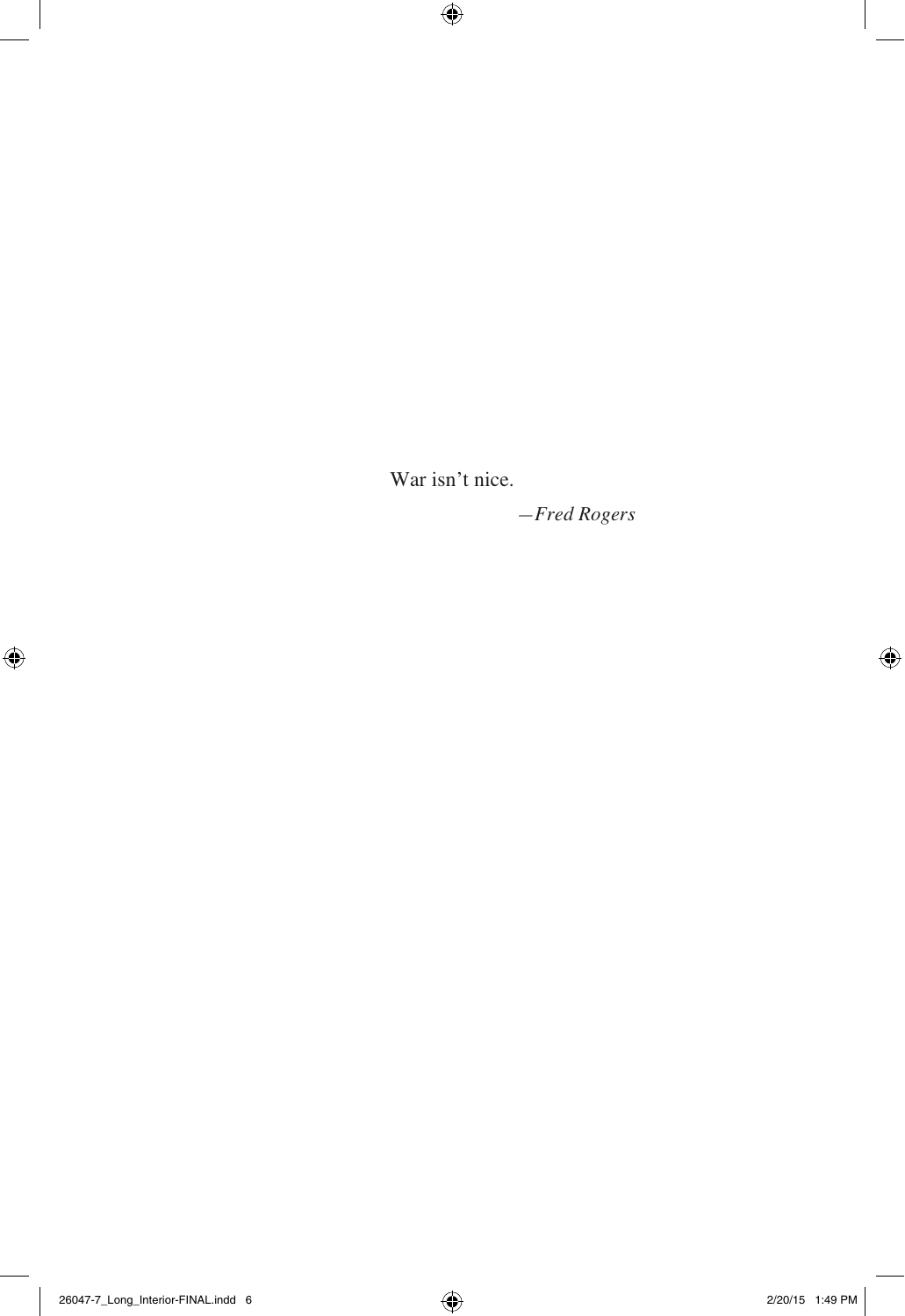## **Contents**

| Acknowledgments                                                   | ix  |
|-------------------------------------------------------------------|-----|
| Introduction: Just the Way He Was: Meeting the Real Mister Rogers | xi  |
| Part One: War and Peace in the Neighborhood                       |     |
| 1. "Isn't Peace Wonderful?": Against the Vietnam War, for Gandhi  | 3   |
| 2. "War Isn't Nice": Against the Arms Race,                       |     |
| for Peaceful Imagination                                          | 9   |
| 3. "I Like You": Against the Cold War, for Puppet Détente         | 21  |
| 4. "Just the Way You Are": A Theology of Peace                    | 27  |
| 5. "It's Okay to Be Angry": A Psychology of Peace                 | 45  |
| 6. "A Gross Form of Abuse": From the Persian Gulf War             |     |
| to the War on Terror                                              | 63  |
| Part Two: Peace as More Than the Absence of War                   |     |
| 7. "A Black Brother": Race and Diversity                          | 81  |
| 8. "Food for the World": Tears for Hungry Children                | 99  |
| 9. "I'm Tired of Being a Lady": Tough Girls, Sensitive Boys       | 119 |
| 10. "He Understood": Homosexuality and Gay Friends                | 143 |
| 11. "I Love Tofu Burgers and Beets": Animals and Mothers          | 157 |
| 12. "Take Care of This Wonderful World": Peace on Earth           | 169 |
| Conclusion: The Compassion of Fred Rogers                         | 177 |
| <b>Notes</b>                                                      | 183 |
| Index                                                             | 197 |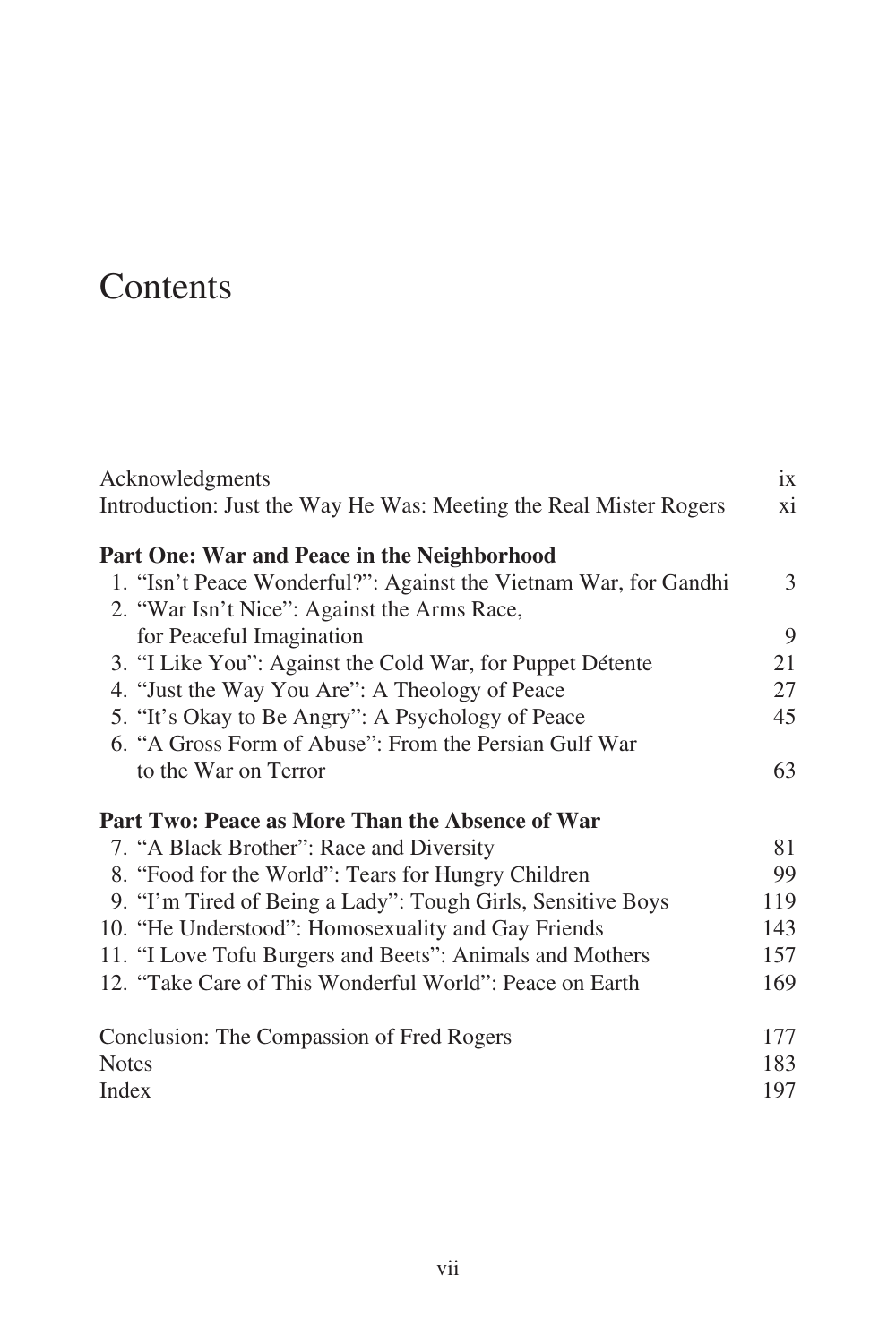### Introduction

### Just the Way He Was: Meeting the Real Mister Rogers

*F*red Rogers was concerned. Ellen Goodman, a syndicated columnist for the *Boston Globe,* had just criticized one of his public service announcements for preschool children during the Persian Gulf War. "Mr. Rogers decided to make a special public service announcement to anxious children that 'you'll always have someone to love you, no matter what,' " she'd written. "But the dateline of his report is the Kingdom of Make Believe."1

The words stung, but rather than simply stewing, Rogers took to the pen, as he often did, writing Goodman a heartfelt response. "Having been an appreciative reader of your excellent work for years, I was concerned when I read the column in which you 'clicked' our public service announcement for preschool children in this horrendous world crisis," he wrote.

Rogers did not launch at Goodman, but he did feel the need to explain his actions, gently but firmly, so she might better understand. "When PBS asked if I would speak about conflict to families of preschoolers, my first reaction was not to do anything about the war in this medium which seemed to broadcast nonstop the 'Scud v. Patriot Show,' " he offered. "But then I started to hear more and more about young children's fears, and I prayed for the inspiration to do something helpful."

Rogers added that the result of his prayers, the PSAs Goodman criticized, echoed his earlier work in another time of crisis. After the assassinations of President Kennedy, Martin Luther King Jr., and Robert Kennedy, he had written and taped a program in which he asked families to include their children in the grieving process. "Our country was in mass mourning," he explained. "It was then that I realized more fully how speaking the truth about feelings—even on television—could be exceedingly curative."

So in spite of his initial reticence, Rogers accepted the invitation from PBS by doing what he did best—speaking directly to children and their families about their hopes and fears. He summed it up for Goodman: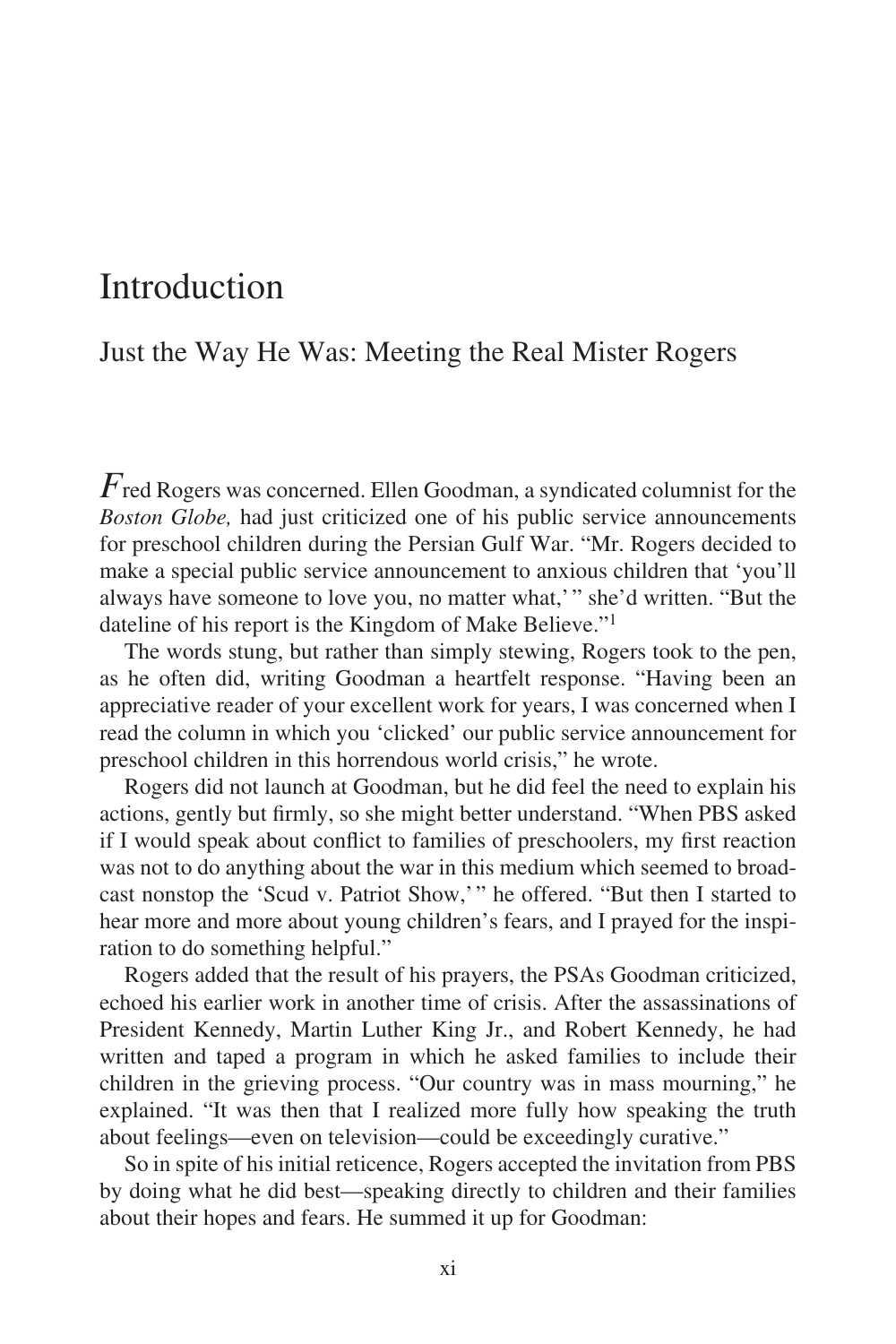Even though I don't make policy in this country, I do feel an obligation to give the best I know how to families with young children when policies (of government and television) are affecting those families so directly. That's why I agreed to do anything at all. I lament for the world (not the Neighborhood of Make-Believe!) because the abuses of war breed abusers who grow up to sow the seeds of future wars. Anything I can do to bring a modicum of comfort to a little one, I will do. (How I would love for my 2½-year-old grandson to be able to grow up in a world which refuses to abuse its children!) Even though I felt helpless in some ways (because of the onset of the war), I was grateful (as I imagine you must be at times) to have an avenue in which to express the truth as I felt it for the children I've always tried to serve.

But it wasn't just gratitude that Rogers was feeling as he finished his letter. "You can imagine my grief," he wrote in a postscript, "when I think of the many 20+-year-old men and women on 'active duty' in this war who grew during their earliest years with our 'Neighborhood' program. How I long for them to be able to come back here and live the rest of their lives in peace."2

Fred Rogers was a pacifist. He was not a Navy Seal sniper with thirty confirmed kills during the Vietnam War. Nor was he an accomplished Marine who sought to hide his death-dealing skills by presenting himself as a kind and gentle soul. Although it's easy to find these crazed claims on the Internet, the real truth is that Rogers's spiritual beliefs led him to oppose all wars as well as all barriers to individual and social peace.

Rogers was an ordained Presbyterian minister, and although he rarely shared his religious convictions on his program, he fervently believed in a God who accepts us as we are and loves us without condition, who is present in each person and all of creation, and who desires a world marked by peace and wholeness. With this progressive spirituality as his inspiration, Rogers fashioned his children's program as a platform for sharing countercultural beliefs about caring nonviolently for one another, animals, and the earth.

We don't typically think of Rogers as a radical, no doubt partly because he didn't appear that way: His voice was gentle, his body was vulnerable, his hair was in place. He wore colorful, comfortable, soft sweaters made by his mother. Nor do we usually imagine him as a pacifist; that adjective seems way too political to ascribe to the host of a children's program known for its focus on feelings.

In a very real sense, we've domesticated Fred Rogers and his radical pacifism. We've restricted him to the realm of entertainment, children, and feelings, and we've ripped him out of his political and religious context.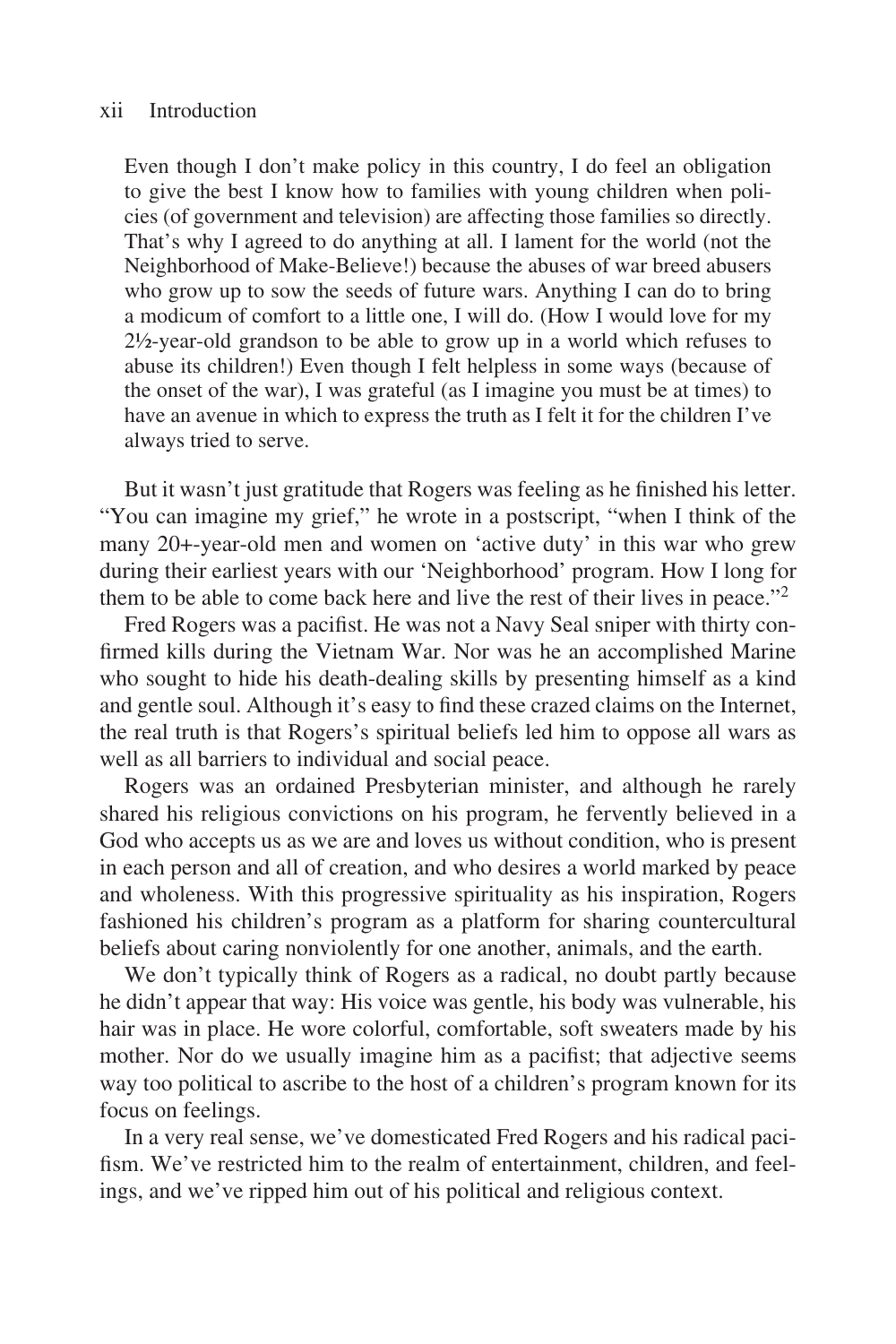The most popular YouTube video of Rogers—with over 10 million views—is a remix created for PBS Digital Studios by the mash-up artist John D. Boswell.<sup>3</sup> The fun and engaging piece shows Rogers singing a lovely song about growing ideas in our minds. But there's no hint anywhere in the video that, for Rogers, our ideas would do well to include really radical thoughts such as imagining the Persian Gulf War as a form of child abuse.

Another YouTube video—this one with over 2 million views—shows Rogers appearing at a 1969 U.S. Senate hearing on cutting the proposed budget for the newly formed Corporation for Public Broadcasting.4 The video is powerful and compelling because Rogers uses slow and gentle language to persuade a fast-talking, slick, and rough-and-tumble senator, John Pastore of Rhode Island, to reinstate funds President Nixon wanted to cut. What the 2 million viewers don't learn from the video is that in the late 1960s, Rogers used his program to offer a counter voice to Nixon's conduct of the Vietnam War and his concerted effort to depict poor people as lazy and subversive of the American work ethic.

Still another wildly popular video of Rogers attracts hundreds of thousands of views every time there is a violent crisis in the United States, especially those involving school shootings. In the emotionally gripping clip, Rogers tells us that looking for "the helpers" in violent situations can comfort us and provide us with a sense of hope.5 But the backstory to the video is that Rogers made it during the War on Terror, and that he was deeply opposed to President George W. Bush's violent response to terrorism—points left unknown to the viewers watching the decontextualized clip.

The popular image of Fred Rogers, as depicted in these videos and many other places, separates him from his faith-fueled pacifism and progressive politics as well as from the historical context in which he shared his treasured convictions. The result is that Rogers often appears benign, anemic, even "namby-pamby," as the late folk singer Pete Seeger once described him.<sup>6</sup>

Rogers disliked that image of himself—especially when he sensed it in parodies served up by Johnny Carson on *The Tonight Show* and Eddie Murphy on *Saturday Night Live.* "I've told Johnny that I like humor as much as anybody," Rogers stated in 1983. "But what concerns me is the takeoffs that make me seem so wimpy! I hope it doesn't communicate that Mr. Rogers is just somebody to be made fun of. Only people who take the time to see our work can begin to understand the depth of it."<sup>7</sup>

The purpose of this book is to take Fred Rogers and his Neighborhood seriously. And why not? For more than three decades, *Mister Rogers' Neighborhood* was a "national powerhouse" that reached more than 3.5 million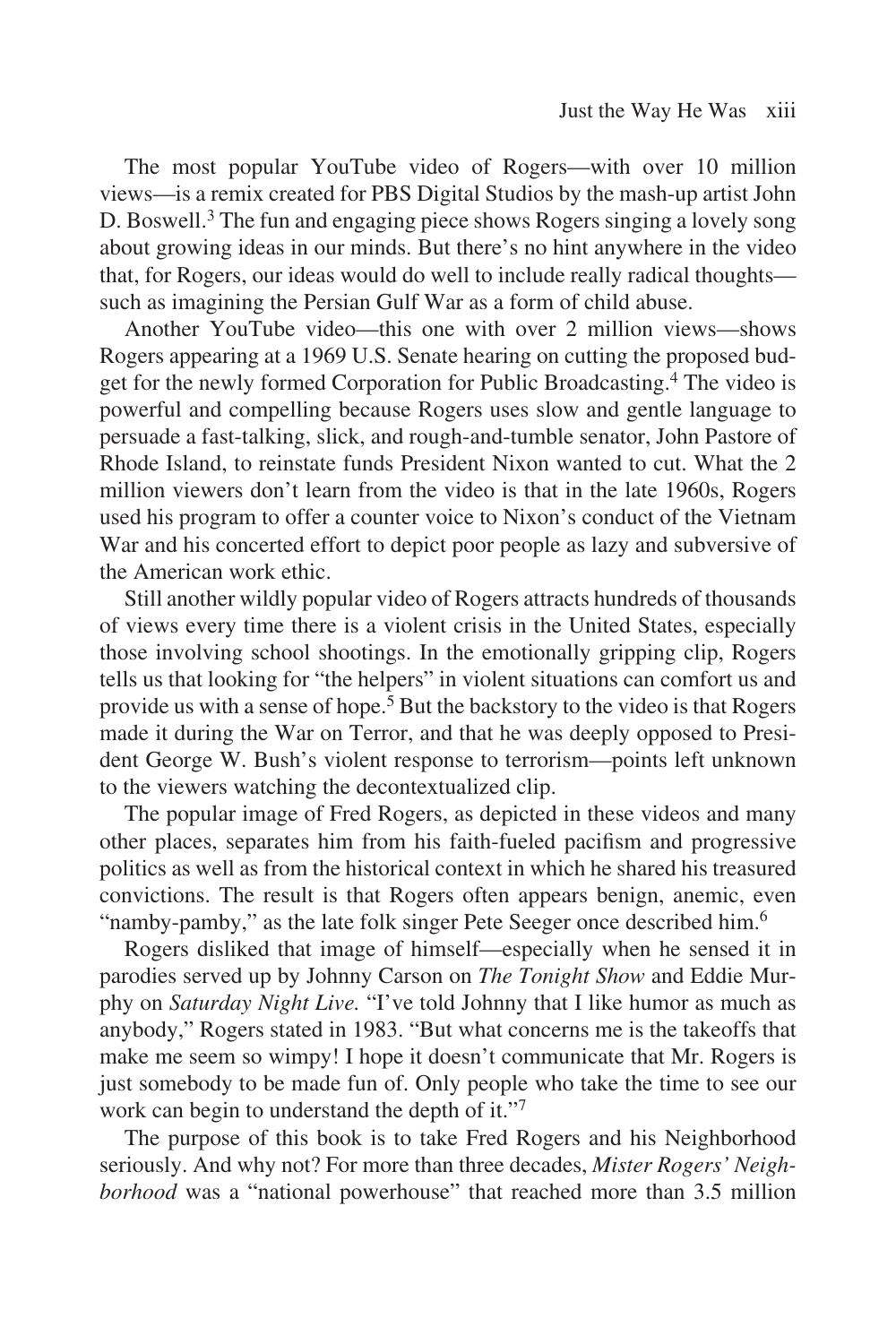viewers weekly.8 Nielsen ratings indicate that at certain points, the number of viewers even ran as high as 9 million people a week. While the program's target audience was children ages two to five, its viewers also included countless siblings, parents, and grandparents, to the point that Rogers became a national icon by the time of his death in 2003. Ongoing sales of his program and books, coupled with online views of him and his work, suggest he remains a beloved figure more than a decade after his untimely death from stomach cancer.

Discovering the real—and radical—Fred Rogers requires setting aside the video clips and the parodies. For me, it demanded suspending my own initial point of entrance into the life and legacy of Fred Rogers. Because I was at the back end of his target audience by the time his program went national in 1968, I did not spend my childhood years watching *Mister Rogers' Neighborhood.* But I did eventually grow to be a huge fan of *Saturday Night Live,*  and if truth be told, my first significant encounter with Mister Rogers was through Eddie Murphy's hilarious character "Mister Robinson."

It was thus quite an eye-opening experience, as if I was meeting him for the first time, when I began to dig through his papers at the Fred Rogers Archive at St. Vincent College in Latrobe, Pennsylvania; to read his speeches at the Mister Rogers' Neighborhood Archive at the University of Pittsburgh; to study numerous episodes of the national run of *Mister Rogers' Neighborhood* (1968–2001); to listen to the many interviews he gave; and to talk with people who knew him well. Here, at last, was the Fred Rogers far beyond the comedy sketches of *Saturday Night Live.* 

What I found, much to my delight, was a quiet but strong American prophet who, with roots in progressive spirituality, invited us to make the world into a countercultural neighborhood of love—a place where there would be no wars, no racial discrimination, no hunger, no gender-based discrimination, no killing of animals for food, and no pillaging of the earth's precious resources. This is the Fred Rogers I have come to know: not a namby-pamby, mealymouthed, meek and mild pushover, but rather an ambitious, hard-driving, and principled (though imperfect) creator of a progressive children's program designed to subvert huge parts of the wider society and culture.

That's right. Rogers was politically subversive—and stubbornly so. Of course, this is not the figure many of us typically remember celebrating as a national icon. We normally recall an angelic figure hovering above the dirtiness of politics and culture, smiling tenderly at our spellbound children, and speaking to them ever so peacefully. But, as he told Goodman, Rogers sometimes felt obliged to address public policy issues when they negatively affected the children and families who comprised his viewing audience.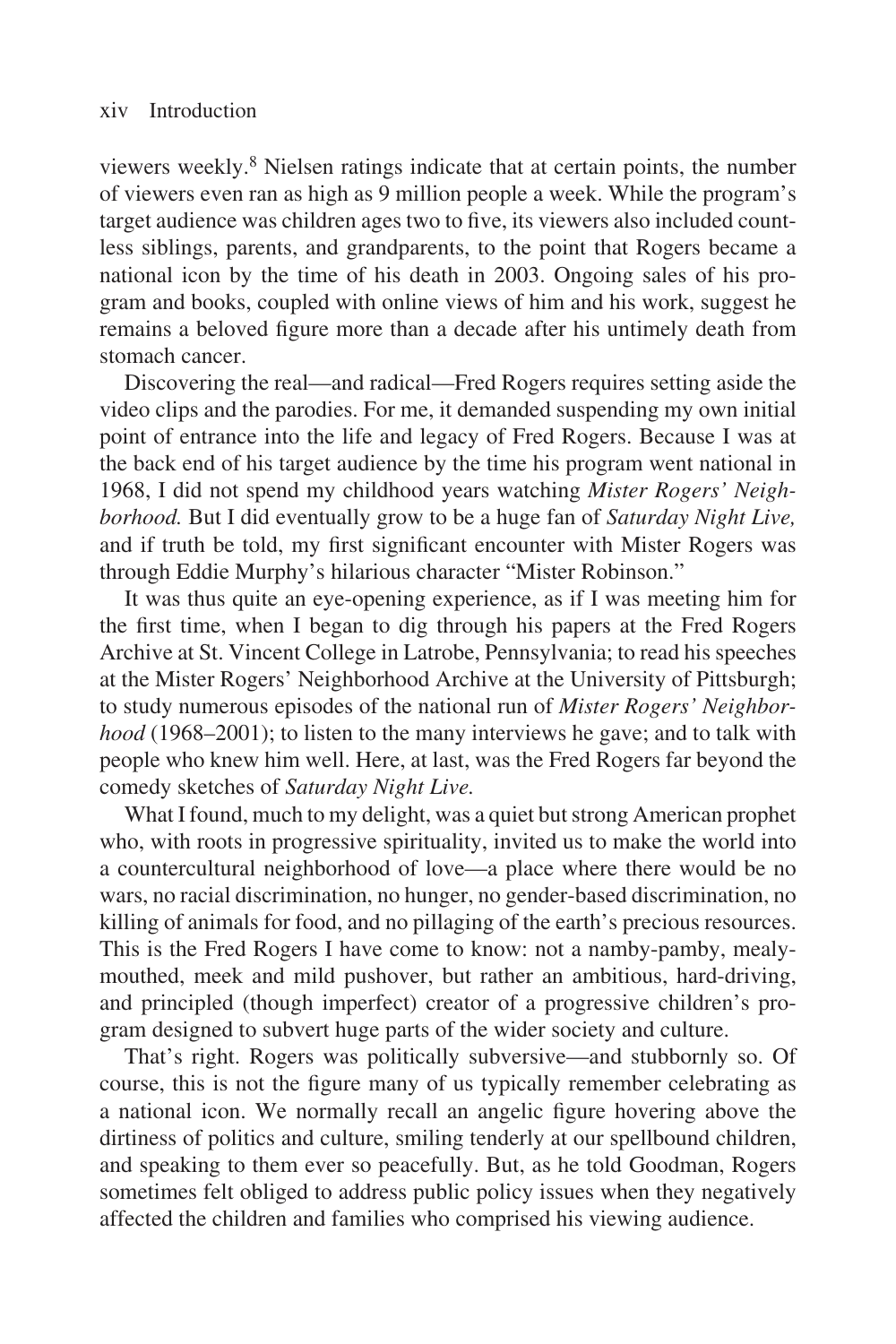Although he was deeply engaged in politics and culture, Rogers was well aware of his personal and professional limitations in addressing public policy. As he conceded to Goodman, he well understood that he was not a policymaker who could craft legislation or sign executive decrees to eliminate war and its abuse of children. But he also realized he could use his own particular bully pulpit to shape the moral character of his viewers and extol certain virtues and practices subversive of public policies that enshrined violence, discrimination, and injustice.

That's exactly what he did, and not just with public service announcements. Rogers hinted at this in his letter to Goodman when he noted that he did not lament for the Neighborhood of Make-Believe. Rogers did not have to lament for Make-Believe, with its colorful mix of puppets and adults, or for the "real" neighborhood in which his television house was situated, because he created both as provinces within the peaceable kingdom he desired for humanity and all of creation.

While it's true that many of his shows "tackled the fears and the sadnesses of childhood," they also focused on the politics of violence and injustice—a fact that becomes all the clearer when we study them in their historical context.9 Indeed, his television neighborhood and the Neighborhood of Make-Believe are virtual oases of peace and justice in a violent and unjust world. But they're more than that, too; they're plain and simple invitations for his viewers to adopt the virtues and practices of peace and justice as they negotiate a world that conquers and kills so much.10 *Mister Rogers' Neighborhood*, it turns out, is far from sappy, sentimental, and shallow. It's a sharp political response to a civil and political society poised to kill, a fact that will surprise all those elites who dismiss him as a lightweight not worthy of critical engagement.

Rogers also extended his peaceable invitation through numerous sermons, prayers, speeches, letters, books, and interviews, understanding all this countercultural work as part and parcel of his vocation as a Presbyterian minister—a minister called to embody and enact the unconditional and expansive love of God revealed in Jesus of Nazareth. In fact, Rogers sought to ensure that his work of creating peacemakers was a faithful continuation of the ministry of Jesus—an ongoing effort to create the peaceful and just reign of God on earth.

As a Christian peacemaker, Rogers understood Jesus to be the nonviolent love of God incarnate, and he turned to the life of Jesus for concrete guidance about ways to create the peaceable kingdom right here and now. As he put this in a 1979 letter to a friend, "What a tough job to try to communicate the gift of Jesus Christ to anybody. It can't be simply talked about, can it?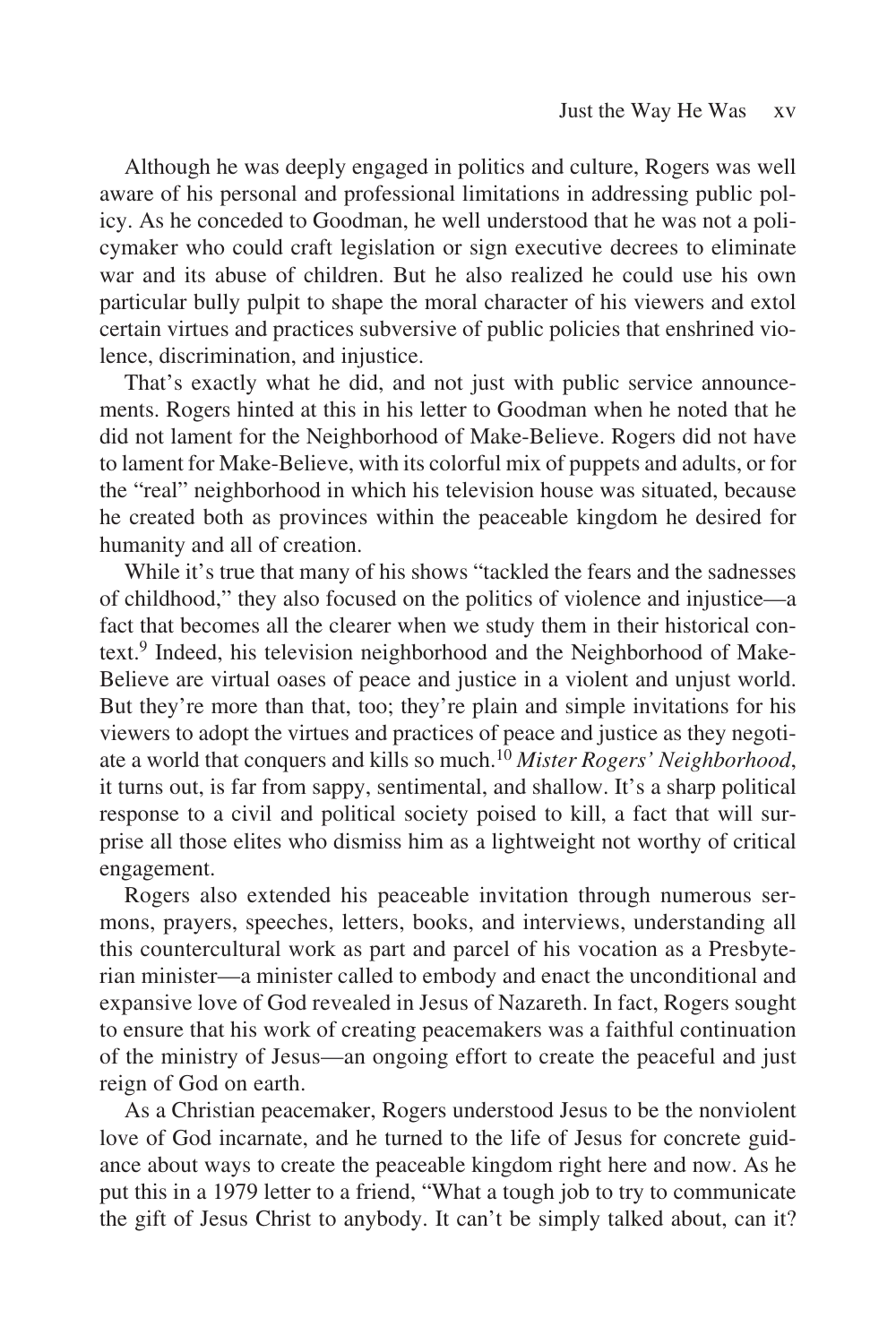Jesus himself used parables—so I guess that's our directive: try to show the kingdom of God through stories as much as possible."11

Hence, Rogers's bully pulpit wasn't really about bullying at all. He fashioned his program and outside engagements as opportunities to tell compelling and inviting stories about peace and justice. Fred Rogers was a storytelling peacemaker, and a powerful one at that.<sup>12</sup> His activism, at once militant and gentle, came to expression not through making policy, marching in the streets, or rallying in the squares, but in the stories he shared on his program and in other public venues. By turns affectionate and comical, poignant and provocative, these stories—a major subject in this book—came straight from a heart concerned for the underprivileged, oppressed, and wounded.

Rogers was also a Zen-like peacemaker. His personal and professional style, especially as revealed on his program, demonstrated a deep appreciation not only for quiet storytelling but also for slow pacing and the sounds of silence—those moments when "inner turbulence can settle."13 The slow way he talked, the careful transitions he made from his "real" television neighborhood to Make-Believe, the silence he insisted on—all this gave us a model for *being* peace.14 As a model of being peace, Rogers showed us how to practice deep listening, deep thinking, and deep understanding—each of them antidotes to violence in any form.

He also showed us how to take tough action when others undermine our efforts to be peacemakers. In December 1998, for instance, he instructed his lawyer to file a lawsuit against a Texas novelty chain store that was selling T-shirts depicting him, clad in his red sweater, as sporting a handgun and saying, "Welcome to my hood."15 He was so angry that he insisted that the store not only stop selling the shirts but also destroy them. Fred Rogers was no passive pacifist.

Modeling peacefulness was one of his preferred methods for creating peacemakers because he believed the old Quaker saying "Attitudes are caught not taught."16 It's perhaps this belief, coupled with his quiet style, that is the underlying reason for our failure to recognize Fred Rogers as one of the most radical pacifists of contemporary history. Because he did not grab headlines by pouring blood on files at the Pentagon, climbing atop the cones of nuclear weapons, leading rallies against the Persian Gulf War, or publicly lobbying against the War on Terror, Rogers has long remained deep in the shadows of the history of progressive dreamers—a history populated in the United States by the likes of William Garrison and Lucretia Mott, Jane Addams and Bayard Rustin, Martin Luther King Jr. and Dorothy Day, Robert Kennedy and Marian Wright Edelman.